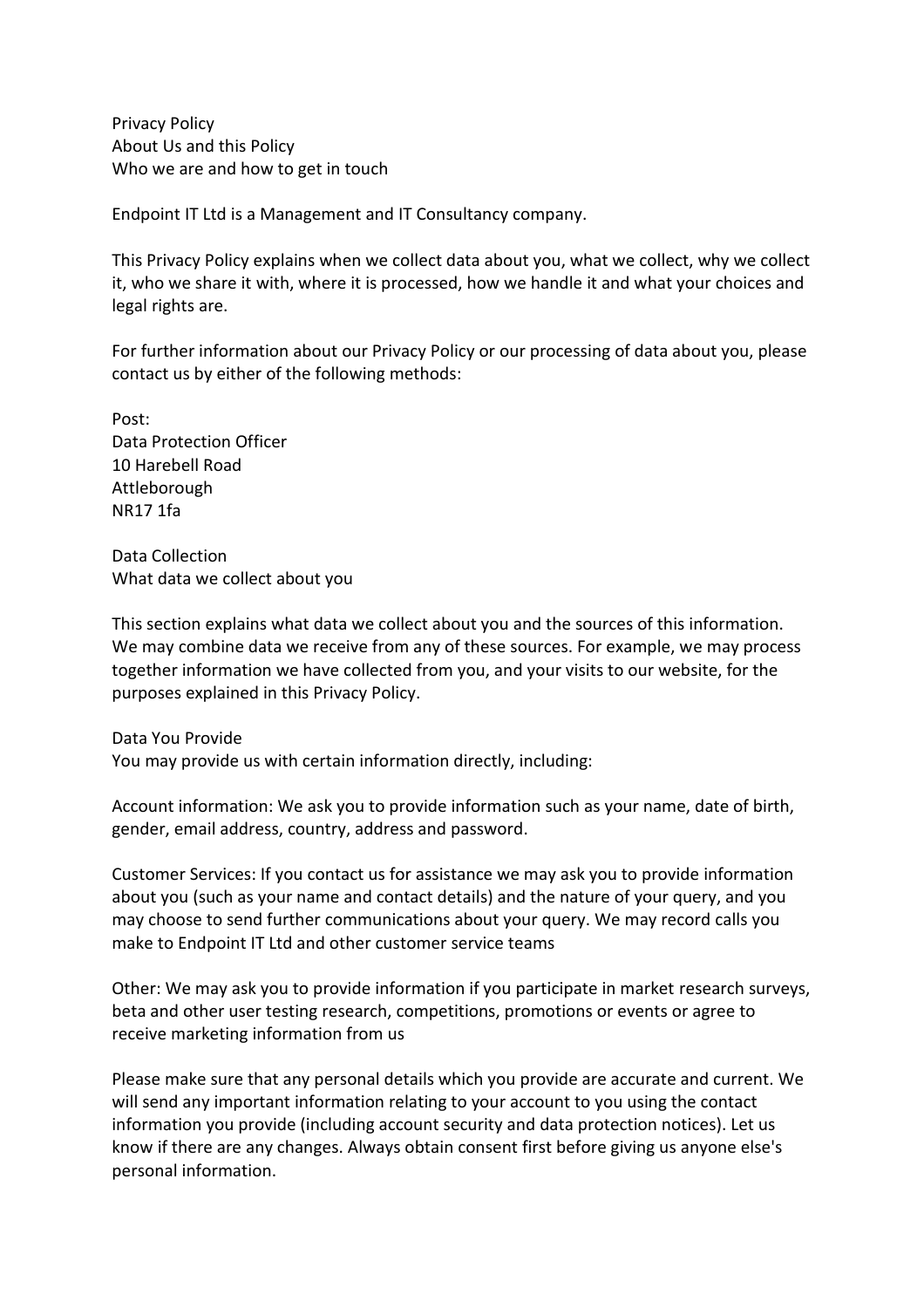## Websites, Marketing and Advertising

Each time you visit our websites or receive and interact with our marketing communications and advertising on our and third party websites and services, we may automatically log your activity on web, advertising and marketing servers managed by us or by a third party on our behalf

For example, we may receive:

Online identifiers usually stored in cookies on your device Other tracking data, such as tracking pixels and browser configuration details (e.g. browser type, list of installed plugins and list of installed fonts) Information about the content, marketing communications and advertisements you view and interact with.

Data Use How we use the data we collect

This section explains how we may use the data we collect about you. We may use data combined from any of the sources explained in the 'Data Collection' section of this Privacy Policy. For example, we may process together information we have collected from you, and your visits to our website, for the purposes explained in this Privacy Policy.

## Services

We (and affiliates and third parties operating on our behalf in accordance with our instructions) may use your information to provide the services you have requested - for example, in order to maintain your account, process your purchases and/or carry out credit and anti-fraud checks.

We may personalise the services we provide to you based on the combined data we have collected about you (for instance, we may use your IP address to display content relevant for your area).

# Development

We use the data we collect to understand, improve and enhance our existing products and services and your experiences using them, and to help develop new ones. For example, we may use the data to optimize user interfaces, for bug and error fixing. We may also use the data to plan and improve our business operations, and to produce anonymous statistical reports.

# Moderation and Safety

We reserve the right in our sole discretion to monitor and record your online activity and communication on our website and social media posts, and to remove and/or delete any content.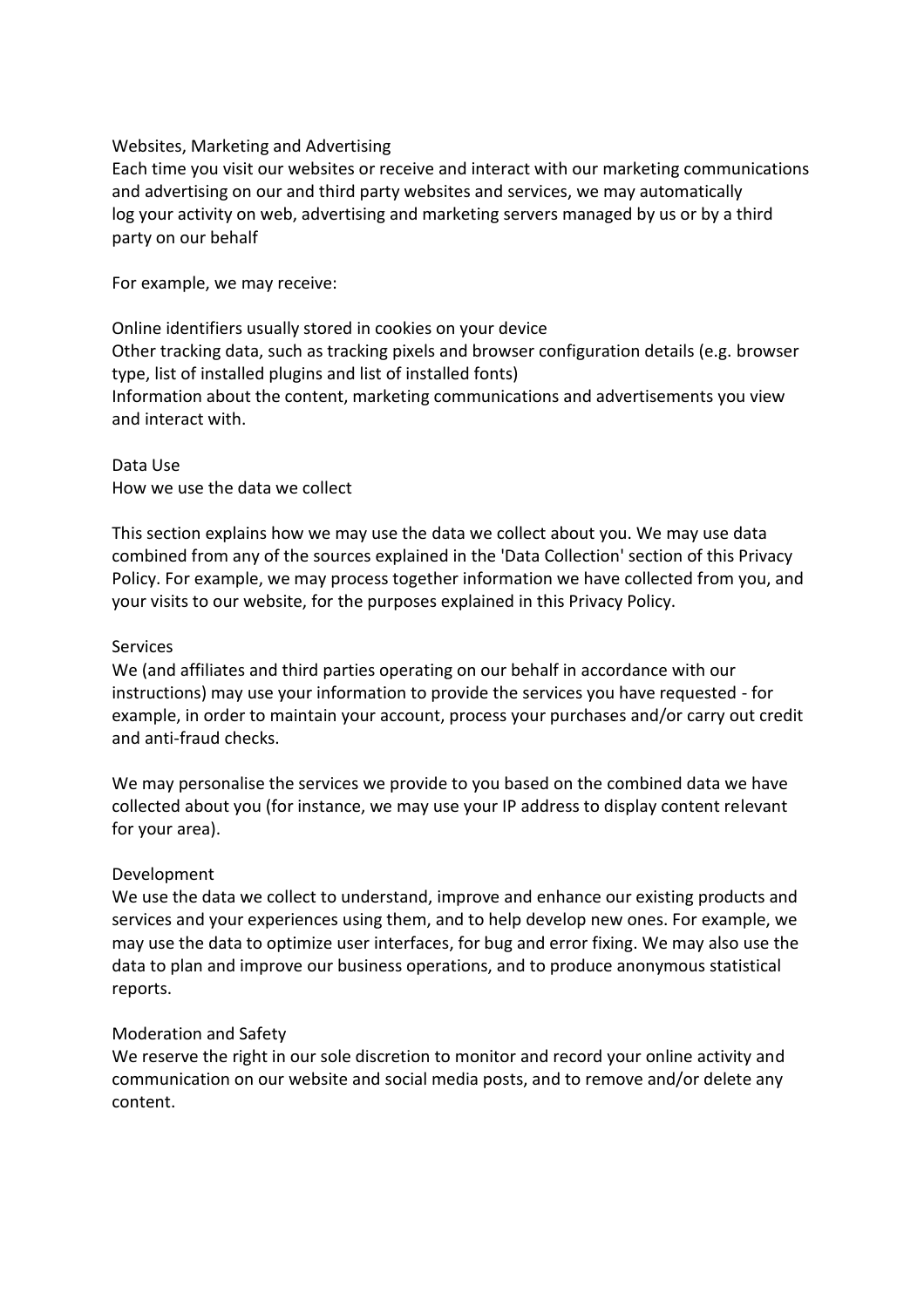## Legal and Compliance

We may use the combined data we collect for auditing, compliance and legal purposes (for example, making or defending claims or activities that are required by law).

#### Marketing and Advertising

We may target and personalise our marketing communications, purchase recommendations and adverts that we display on our and third party websites and services based on the combined data we have collected about you.

You are responsible for any content you share on forums, communities, chat and messaging features and this content will be accessible to others.

We recommend you consider carefully with whom you share your information. Avoid sharing your contact information with others.

Data Sharing and Transfers Who we share data with and where

This section explains how we may share the combined data we collect with third party vendors and partners.

#### **Services**

We may share the combined data we collect with third party vendors and partners that provide services to us to support the services and products that you use. For example, we may share your payment details to banks and other financial and anti-fraud organisations in order to complete your purchase, obtain payment and carry out credit and anti-fraud checks.

Legal and Corporate

We may share the combined data we collect:

To defend legal claims or exercise legal rights

With our service providers processing data on our behalf

With our professional advisors dealing with, for example, legal, tax, audit or accounting matters

During negotiations for and following conclusion of a sale of all or part of our business Government Authorities

We may share your information with police and other government authorities if we believe that it is reasonably necessary to comply with a law, regulation, or legal process, to detect, protect and enforce the safety of any person, their property or their rights, to address fraud and security and report criminal activity. The majority of the cases in which we have shared information with police and government authorities concern their investigations into stolen devices or unauthorised use of payment methods.

## International Transfers

Your information may be processed, stored and transferred outside your country of residence and beyond the European Economic Area (EEA) where we are located for the